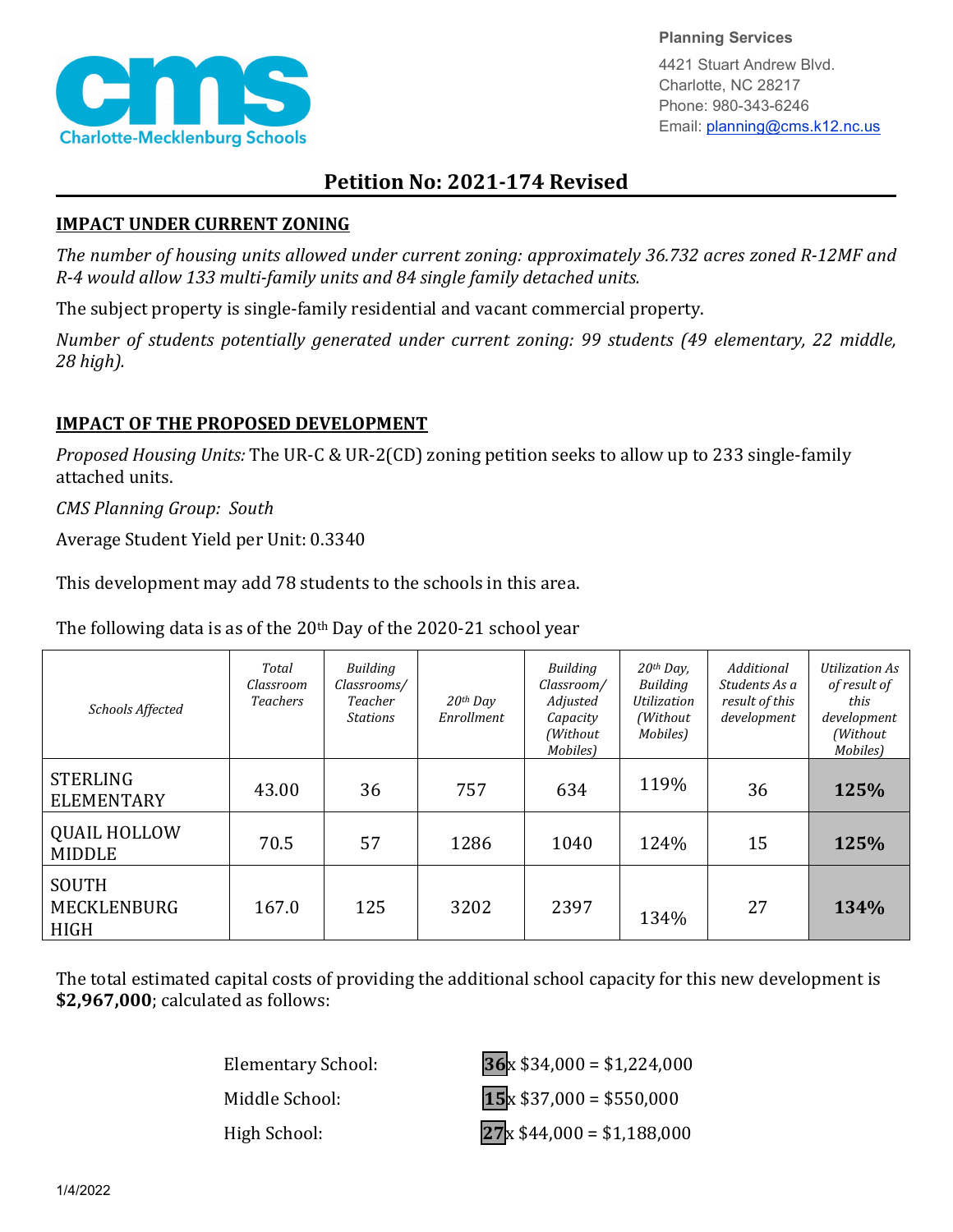

**Planning Services** 4421 Stuart Andrew Blvd. Charlotte, NC 28217

Phone: 980-343-6246 Email: planning@cms.k12.nc.us

## **RECOMMENDATION**

Adequacy of existing school capacity in this area is a significant problem. We are particularly concerned about a rezoning case where school utilization exceeds 100% since the proposed development may exacerbate the situation. Approval of this petition may increase overcrowding and/or reliance upon mobile classrooms at the schools listed above.

Applicants are encouraged to contact us in advance of their project submittals to inform CMS of their prospective impacts and discuss mitigation alternatives.

| <b>Planning</b> |                 | Projected       |                                      | <b>Approval</b> |
|-----------------|-----------------|-----------------|--------------------------------------|-----------------|
| Group           | <b>Petition</b> | <b>Students</b> | <b>Petitioner</b>                    | <b>Date</b>     |
| South           | 2018-101        | 9               | Llewellyn Development, LLC           | 2018-12-17      |
| South           | 2018-127        | 5               | Blue Azalea-Providence LLC           | 2019-07-15      |
| South           | 2019-023        | 5               | Sinacori Builders                    | 2019-07-15      |
| South           | 2018-142        | 14              | <b>Proffitt Dixon Partners</b>       | 2019-09-16      |
| South           | 2019-050        | 5               | Land Growth, LLC                     | 2019-09-16      |
| South           | 2019-083        | $\overline{2}$  | James M. Howell                      | 2019-10-21      |
| South           | 2019-068        | 29              | Blu South, LLC                       | 2019-11-21      |
| South           | 2019-047        | 47              | NR Pinehurst Property Owner, LLC     | 2019-12-19      |
| South           | 2019-100        | $\mathbf{1}$    | Matt Connolly-Pike Properties, LLC   | 2019-12-23      |
| South           | 2019-030        | 114             | Continental 475 Fund, LLC            | 2020-01-21      |
| South           | 2019-140        | $\overline{4}$  | C Investments 5, LLC                 | 2020-02-17      |
| South           | 2019-141        | $\mathbf{1}$    | <b>Mark Bolous</b>                   | 2020-03-16      |
| South           | 2019-158        | $\overline{7}$  | <b>MPV Properties</b>                | 2020-03-16      |
| South           | 2019-115        | 827             | Northwood Development, LLC           | 2020-06-15      |
| South           | 2020-011        | $\overline{4}$  | Souvik Ghosal                        | 2020-06-15      |
| South           | 2020-024        | 55              | <b>Dominion Realty Partners, LLC</b> | 2020-06-15      |
| South           | 2020-066        | 10              | Yoruk Development                    | 2020-11-16      |
| South           | 2020-100        | 10              | Delray Ventures, LLC                 | 2020-11-16      |
| South           | 2020-073        | 6               | <b>Blue Azalea</b>                   | 2020-12-21      |
| South           | 2020-109        | 6               | Lewis RE Group, LLC                  | 2021-02-15      |
| South           | 2020-145        | 132             | <b>Crescent Communities</b>          | 2021-02-15      |
| South           | 2020-068        | 81              | Levine Properties, Inc               | 2021-03-15      |
| South           | 2020-103        | 15              | Fielding Homes/ DRB Group            | 2021-04-19      |
| South           | 2020-195        | 9               | Smith Southeast Development, Inc.    | 2021-04-19      |
| South           | 2021-023        | 14              | <b>Carolina Properties</b>           | 2021-05-17      |
| South           | 2021-043        | $\overline{2}$  | Robert Allen                         | 2021-07-19      |
| South           | 2021-052        | 12              | Woodlawn Community Fellowship, Inc   | 2021-09-20      |
| South           | 2021-074        | TBD             | Ardent Acquisitions, LLC             | 2021-10-18      |
| South           | 2021-086        | 104             | JAG Development Company, LLC         | 2021-10-18      |

In the South Planning Group, the projected student impact from approved rezonings from December 2018 to November 2021 is 1545 students.